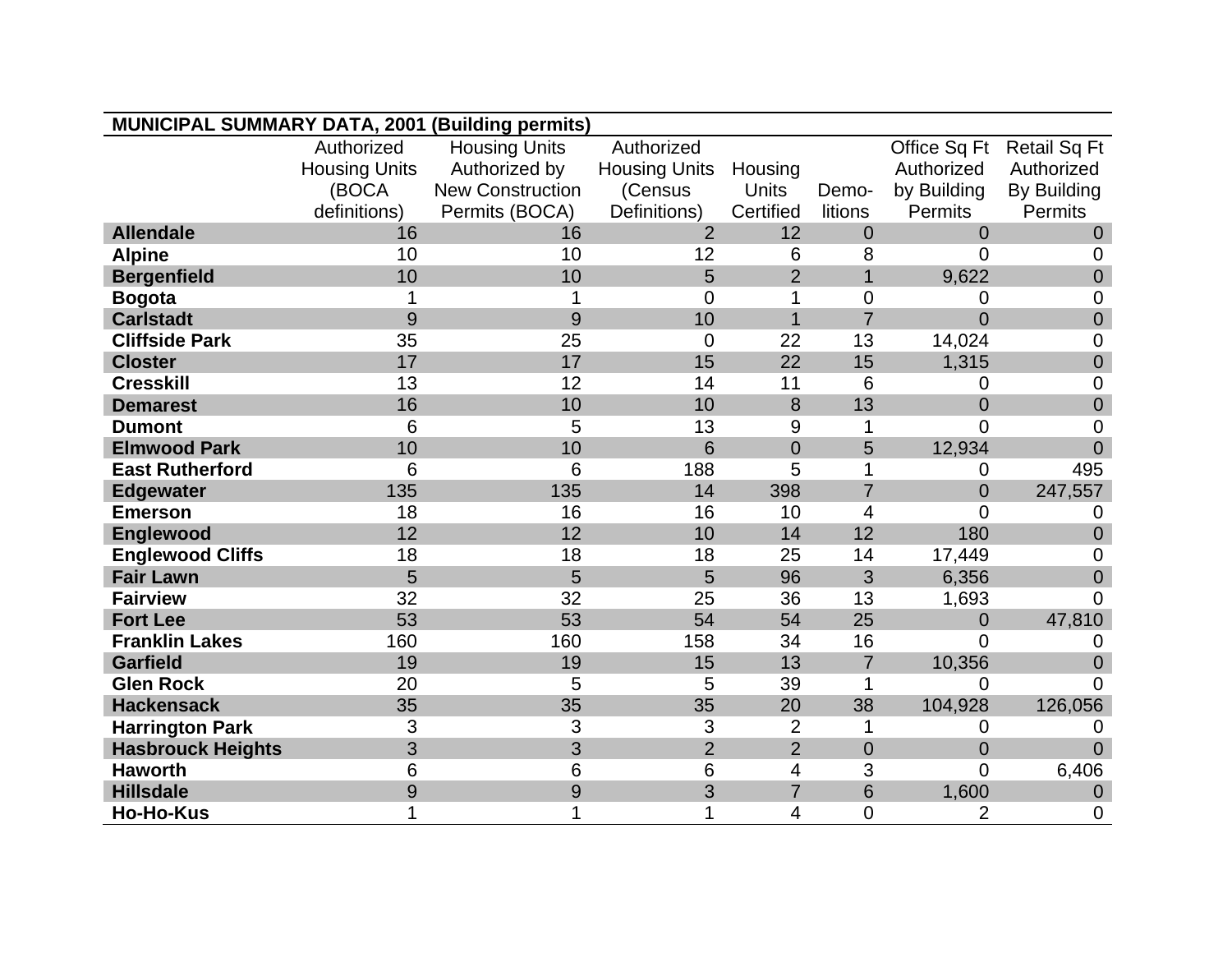| Leonia                  | 1              | 1              | 1               | $\mathbf{1}$   | 200            | $\overline{0}$ | $\overline{0}$ |
|-------------------------|----------------|----------------|-----------------|----------------|----------------|----------------|----------------|
| <b>Little Ferry</b>     | 5              | 5              | $\overline{2}$  | $\overline{2}$ | 2              | 0              | 0              |
| Lodi                    | 55             | 55             | 51              | 26             | $\overline{1}$ | 7,308          | $\overline{0}$ |
| Lyndhurst               | 21             | 21             | 22              | 4              | 7              | 14,357         | 0              |
| <b>Mahwah</b>           | 61             | 41             | 63              | 189            | 8              | 6,905          | $\mathbf 0$    |
| <b>Maywood</b>          | $\overline{2}$ | $\overline{2}$ | 3               | 0              | $\overline{0}$ | 46,420         | 0              |
| <b>Midland Park</b>     | 162            | 162            | $\overline{2}$  | $\overline{2}$ | $\overline{1}$ | 2,574          | $\overline{0}$ |
| <b>Montvale</b>         | 44             | 44             | 44              | 48             | 4              | 3,880          | 0              |
| <b>Moonachie</b>        | 8              | 8              | $6\phantom{1}6$ | $\overline{0}$ | $\overline{2}$ | $\overline{0}$ | $\mathbf 0$    |
| <b>New Milford</b>      | 4              | 4              | $\overline{2}$  | 3              | 3              | 3,600          | 0              |
| <b>North Arlington</b>  | $\overline{7}$ | $\overline{7}$ | 12              | 5              | 5              | $\overline{0}$ | $\overline{0}$ |
| <b>Northvale</b>        | 12             | 12             | 12              | 13             | $\overline{2}$ | 61,325         | 0              |
| <b>Norwood</b>          | 9              | 9              | 9               | 10             | 5              | $\overline{0}$ | $\overline{0}$ |
| <b>Oakland</b>          | 16             | 16             | 127             | 45             | 5              | 12,280         | 0              |
| <b>Old Tappan</b>       | 54             | 54             | 36              | 8              | $\overline{4}$ | 0              | $\mathbf 0$    |
| <b>Oradell</b>          | 4              | 4              | 4               | 1              | $\overline{2}$ | 0              | $\overline{0}$ |
| <b>Palisades Park</b>   | 122            | 119            | 117             | 147            | 50             | $\overline{0}$ | $\overline{0}$ |
| <b>Paramus</b>          | 129            | 127            | 123             | 108            | 8              | 62,180         | 148,501        |
| <b>Park Ridge</b>       | 30             | 30             | 38              | 24             | 10             | 295            | 0              |
| Ramsey                  | 39             | 39             | 39              | 18             | 9              | 5,936          | 0              |
| <b>Ridgefield</b>       | 17             | 17             | 19              | 25             | $\overline{4}$ | $\overline{0}$ | $\overline{0}$ |
| <b>Ridgefield Park</b>  | $\overline{0}$ | 0              | $\mathbf 0$     | $\overline{0}$ | $\overline{0}$ | 0              | $\Omega$       |
| Ridgewood               | $\overline{4}$ | $\overline{4}$ | 5               | $\overline{4}$ | 4              | $\overline{0}$ | 1,200          |
| <b>River Edge</b>       | 5              | 5              | 5               | $\overline{7}$ | 3              | 0              | 0              |
| <b>River Vale</b>       | 11             | 11             | 11              | 54             | $\overline{2}$ | 11,373         | $\overline{0}$ |
| <b>Rochelle Park</b>    | 5              | 5              | 4               | 3              | 0              | 624            | 0              |
| <b>Rockleigh</b>        |                |                | 1               | $\overline{0}$ | $\overline{0}$ | $\overline{0}$ | $\overline{0}$ |
| <b>Rutherford</b>       | 30             | 30             | 4               | $\overline{2}$ | 6              | 114,470        | 0              |
| <b>Saddle Brook</b>     | 11             | 11             | 12              | $\overline{7}$ | 8              | 21,000         | 2,400          |
| <b>Saddle River</b>     | 10             | 10             | 30              | 10             | 6              | 41,000         | 0              |
| <b>South Hackensack</b> | 1              | $\mathbf 0$    | 6               | $\overline{1}$ | $\overline{0}$ | $\overline{0}$ | $\overline{0}$ |
| <b>Teaneck</b>          | 15             | 15             |                 | 6              | 16             | 2,700          | 0              |
| <b>Tenafly</b>          | 32             | 31             | 29              | 22             | 20             | 4,844          | $\overline{0}$ |